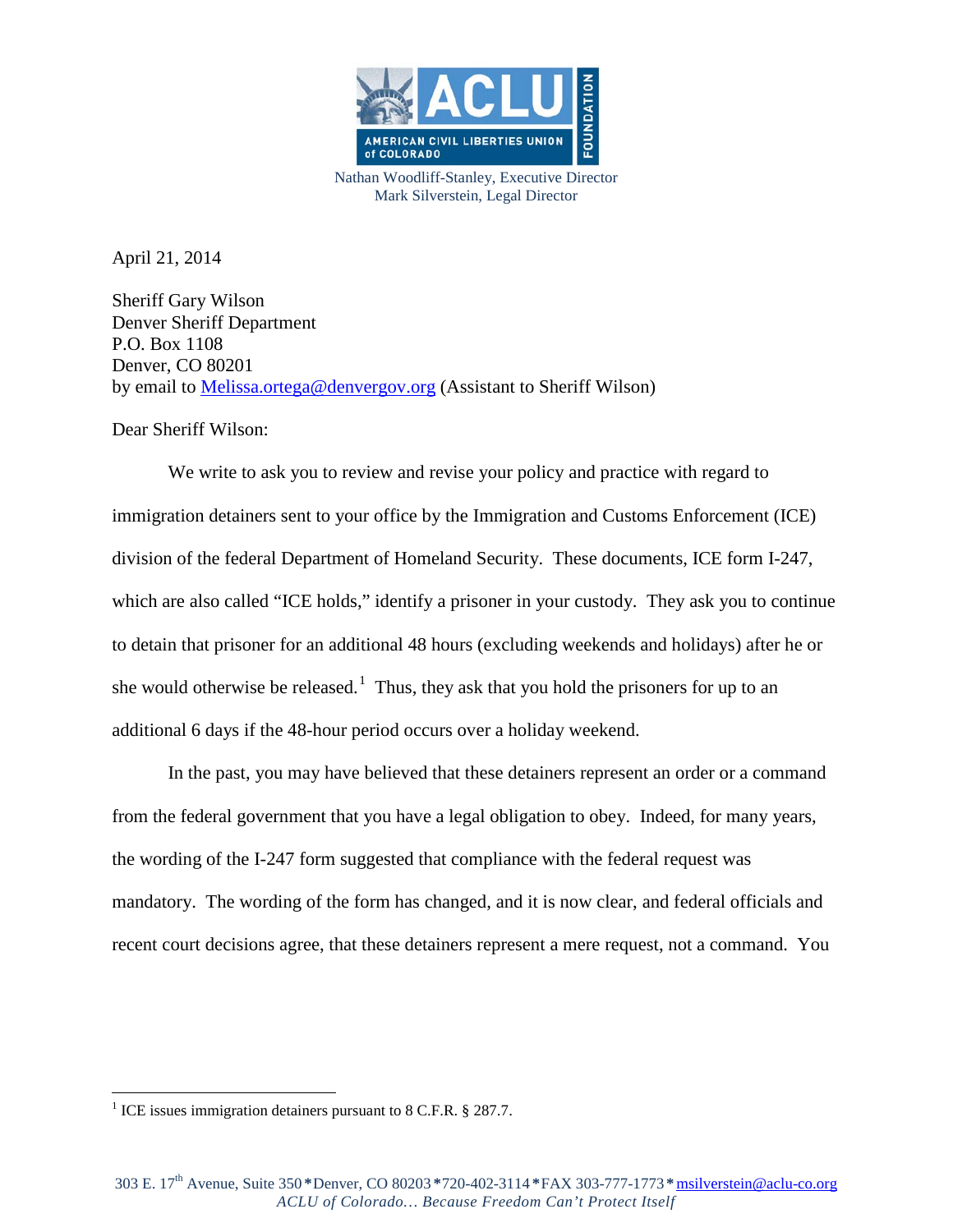have no legal obligation under federal law to honor or comply with the detainer's request to hold prisoners who would otherwise be released. $2$ 

In the last few years, as more courts and federal officials have acknowledged that detainers are mere requests, not commands, a growing number of local law enforcement agencies have revised their policies. To date, over thirty jurisdictions – including several major cities and two states – have abandoned their prior practice of automatically honoring all ICE detainers.<sup>[3](#page-1-1)</sup> Just last week, Philadelphia and numerous Oregon counties joined more than a dozen other jurisdictions that have adopted policies that effectively prohibit honoring any ICE detainers.<sup>[4](#page-1-2)</sup> Sheriffs in several additional localities, including major metropolitan areas like Los Angeles,<sup>[5](#page-1-3)</sup> San Francisco,  $6$  and Chicago,  $7$  now refuse to honor immigration detainers when the subjects have only minor criminal records.<sup>[8](#page-1-6)</sup>

 $2 \text{ In this letter, references to "honoring" detainers refer only to honoring the request to hold prisoners in custody after }$ they would otherwise be released.

<span id="page-1-1"></span><span id="page-1-0"></span><sup>&</sup>lt;sup>3</sup> See Catholic Immigration Network, "States and Localities That Limit Compliance with ICE Detainer Requests (Jan 2014)," *available at* [https://cliniclegal.org/resources/articles-clinic/states-and-localities-limit-compliance-ice](https://cliniclegal.org/resources/articles-clinic/states-and-localities-limit-compliance-ice-detainer-requests-jan-2014)[detainer-requests-jan-2014.](https://cliniclegal.org/resources/articles-clinic/states-and-localities-limit-compliance-ice-detainer-requests-jan-2014) <sup>4</sup> See, e.g., Gosia Wozniacka, "Oregon ruling spurs halt on immigration detainers," THE DENVER POST, April 17, 2014, *available at* [http://www.denverpost.com/breakingnews/ci\\_25588151/oregon-ruling](http://www.denverpost.com/breakingnews/ci_25588151/oregon-ruling-spurs-halt-immigration-detainers)[spurs-halt-immigration-detainers;](http://www.denverpost.com/breakingnews/ci_25588151/oregon-ruling-spurs-halt-immigration-detainers) Andrea Castillo, "Six Oregon counties join metro area sheriff's offices in suspending immigration detainer policies," THE OREGONIAN, Apr. 17, 2014, available at [http://www.oregonlive.com](http://www.oregonlive.com/pacific-northwest-news/index.ssf/2014/04/five_oregon_counties_join_metr.html) [/pacific-northwest-news/index.ssf/2014/04/five\\_oregon\\_counties\\_join\\_metr.html.](http://www.oregonlive.com/pacific-northwest-news/index.ssf/2014/04/five_oregon_counties_join_metr.html) These twenty-plus jurisdictions effectively prohibit honoring detainers by declining to hold individuals for ICE on the basis of an immigration detainer unsupported by a warrant or court order and/or by prohibiting the expenditure of any taxpayer resources to hold individuals on a detainer.

<span id="page-1-2"></span><sup>4</sup> *See, e.g.*, Gosia Wozniacka, "Oregon ruling spurs halt on immigration detainers," THE DENVER POST, April 17, 2014, *available at* [http://www.denverpost.com/breakingnews/ci\\_25588151/oregon-ruling-spurs-halt-immigration](http://www.denverpost.com/breakingnews/ci_25588151/oregon-ruling-spurs-halt-immigration-detainers)[detainers;](http://www.denverpost.com/breakingnews/ci_25588151/oregon-ruling-spurs-halt-immigration-detainers) Andrea Castillo, "Six Oregon counties join metro area sheriff's offices in suspending immigration detainer policies," THE OREGONIAN, Apr. 17, 2014, available at [http://www.oregonlive.com/pacific-northwest](http://www.oregonlive.com/pacific-northwest-news/index.ssf/2014/04/five_oregon_counties_join_metr.html)[news/index.ssf/2014/04/five\\_oregon\\_counties\\_join\\_metr.html.](http://www.oregonlive.com/pacific-northwest-news/index.ssf/2014/04/five_oregon_counties_join_metr.html) These twenty-plus jurisdictions effectively prohibit honoring detainers by declining to hold individuals for ICE on the basis of an immigration detainer unsupported by a warrant or court order and/or by prohibiting the expenditure of any taxpayer resources to hold individuals on a detainer.

<span id="page-1-4"></span><span id="page-1-3"></span><sup>5</sup> *See* Los Angeles Times, Dec. 5, 2012, "Baca will no longer turn over low-level offenders to immigration," *available at*<br>http://nowcrj.org/wp-content/uploads/2013/08/Los-Angeles-County-ICE-Hold-Policy-To-Be-Promulgated.pdf

<sup>&</sup>lt;sup>6</sup> See Brent Begin, "San Francisco County jail won't hold inmates for ICE," SAN FRANCISCO CHRONICLE, May 6, 2011, available at [http://www.sfexaminer.com/sanfrancisco/san-francisco-county-jail-wont-hold-inmates-for-](http://www.sfexaminer.com/sanfrancisco/san-francisco-county-jail-wont-hold-inmates-for-ice/Content?oid=2174504)

<span id="page-1-6"></span><span id="page-1-5"></span>[ice/Content?oid=2174504.](http://www.sfexaminer.com/sanfrancisco/san-francisco-county-jail-wont-hold-inmates-for-ice/Content?oid=2174504) <sup>7</sup> *See* Chicago Municipal Code § 2-173-005 *et. al*, *available at* [http://www.immigrationpolicy.org/sites/default/files/](http://www.immigrationpolicy.org/sites/default/files/docs/SO2012-4984.pdf)

<sup>&</sup>lt;sup>8</sup> See n.2, *supra*. Notably, in 2013, California and Connecticut adopted their version of the Trust Act, which applies throughout the state and forbids law enforcement authorities to comply with immigration detainers issued on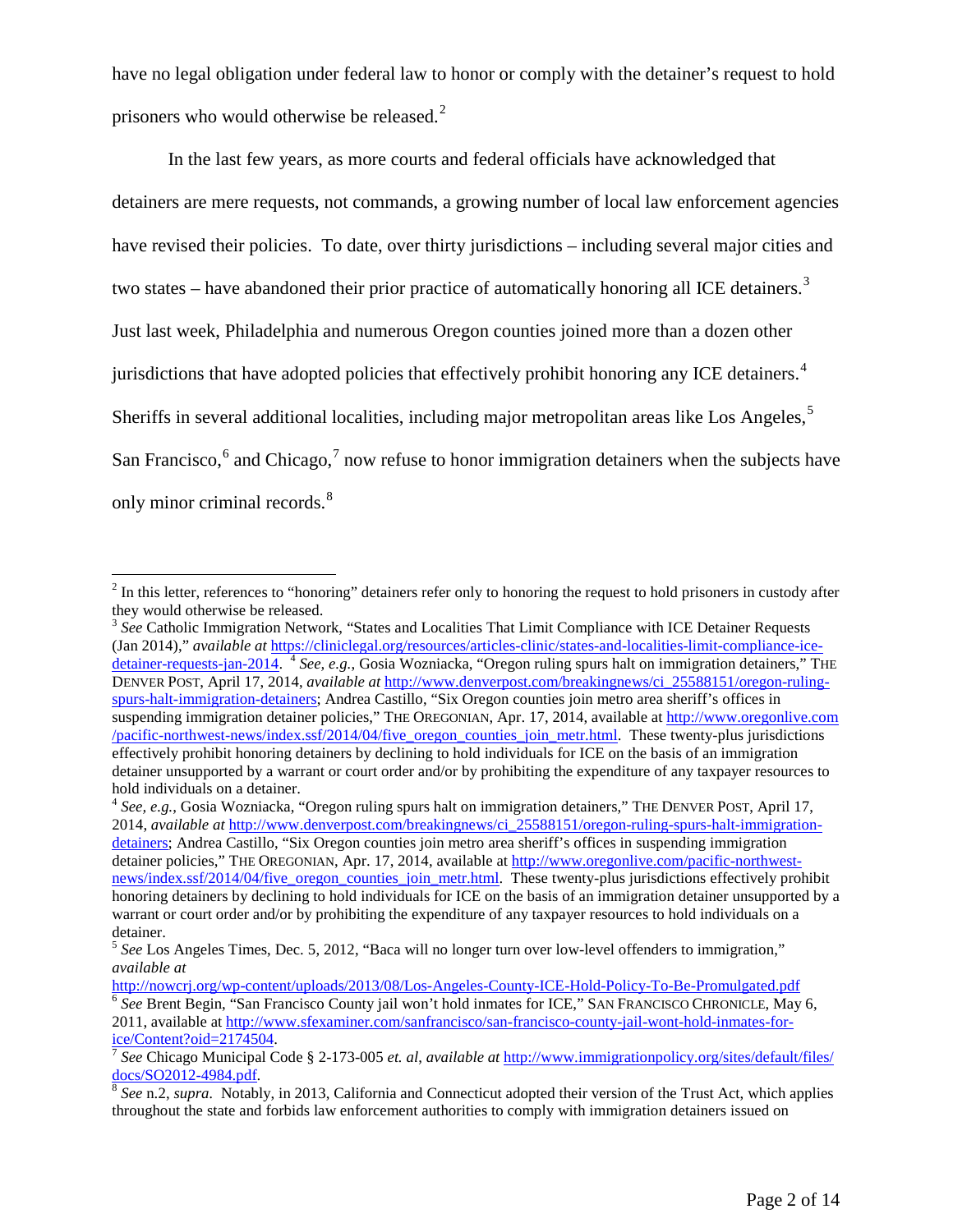Because federal law does not require you to honor detainers, you must choose whether to honor them or not. In this letter, we will outline multiple legal and policy reasons why Denver must promptly join the growing number of local law enforcement agencies that has chosen to stop honoring them altogether. First, around the country, sheriffs are facing (and losing) lawsuits filed by prisoners who argue that extending their incarceration on the basis of an immigration detainer violated their constitutional rights. Second, Denver's choice to honor immigration detainers incurs substantial costs not only in dollars, but also in diminished community trust. And finally, this letter explains that sheriffs in Colorado simply have no authority under Colorado law to deprive someone of liberty on the basis of an immigration detainer.

#### **1. Immigration Detainers are not Warrants**

<span id="page-2-0"></span> $\overline{a}$ 

Immigration detainers are not warrants;<sup>[9](#page-2-0)</sup> they are not court orders; they are not issued or approved by judges. Instead, they are unsworn documents that may be issued by a wide variety of immigration enforcement agents and deportation officers. 8 C.F.R. § 287.7(b). They are frequently issued without even a supervisor's review and simply because an ICE agent has "initiated an investigation" to determine whether a person may be deportable. They do not represent a finding of a person's immigration status. The fact that ICE has issued a detainer does not mean that the subject is actually a non-citizen subject to deportation. ICE frequently issues immigration detainers without even probable cause to believe the subject is deportable. Indeed,

<span id="page-2-1"></span>prisoners who do not have a significant criminal history. *See* Cal. Gov. Code § 7282 (California Trust Act); Conn. Gen. Stat. § 54-192h (Connecticut Trust Act).<br><sup>9</sup> *See, e.g., Buquer v. Indianapolis,* 797 F. Supp. 2d 905, 911 (S.D. Ind. 2011) ("A detainer is not a criminal warrant

but rather a voluntary request . . . .").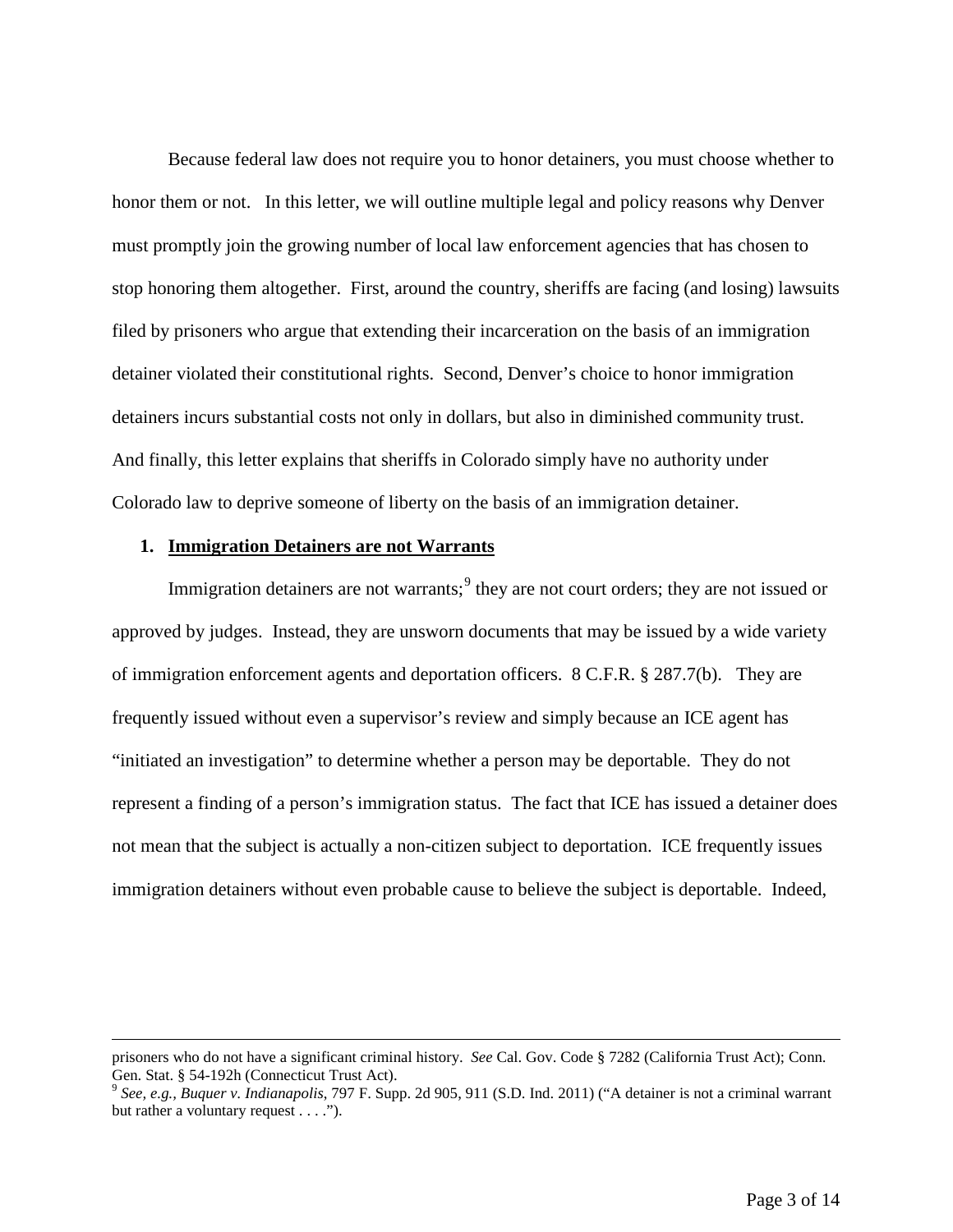with disturbing regularity, ICE has been issuing detainers erroneously against United States citizens and legal residents who are not subject to deportation.<sup>[10](#page-2-1)</sup>

 Immigration detainers are also nothing at all like the criminal detainers that are governed by the Interstate Agreement on Detainers, C.R.S. §§ 24-60-501 to 507 or the Uniform Mandatory Disposition of Detainers Act, C.R.S. §§ 16-14-101 to 108. Criminal detainers do not request or purport to authorize additional time in custody; they are lodged when a prisoner has actual criminal charges pending in a different jurisdiction, and the statutes provide prisoners with a prompt procedural mechanism for disputing or resolving those pending charges. Immigration detainers, in contrast, are lodged when there are *no* pending immigration proceedings; they ask the custodian to extend a prisoner's time in custody, and they lack any due process mechanisms that prisoners can invoke to contest the extended custody.

#### **2. Immigration Detainers are Requests, Not Commands**

In part because of the total absence of procedural protections, extending the time of a prisoner's custody solely on the basis of an immigration detainer raises serious constitutional concerns. These concerns have been accentuated for sheriffs like yourself as it has become increasingly clear that ICE detainers are mere requests, not commands. The result is that *you* must take full responsibility for the legal and policy consequences of deciding to honor them.

### **A. Federal officials acknowledge that detainers are requests, not commands**

ICE officials and their attorneys have acknowledged in various forums that immigration detainers represent a mere request, not a command:

• In 2010, the County Attorney of Santa Clara County, California, posed a number of written questions to ICE about the soon-to-be-implemented Secure Communities program. David Venturella, Assistant Director of ICE's Secure Communities program, provided a detailed response, repeating the question and supplying an answer, as follows:

<sup>&</sup>lt;sup>10</sup>According to data compiled by Syracuse Transactional Records Access Clearinghouse (hereinafter "TRAC"), in a four-year period ending in 2012, ICE placed detainers on 834 U.S. citizens and 28,489 legal permanent residents. TRAC, "ICE Detainers Placed on U.S. Citizens and Legal Permanent Residents," *available at* [http://trac.syr.edu/immigration/reports/311/.](http://trac.syr.edu/immigration/reports/311/)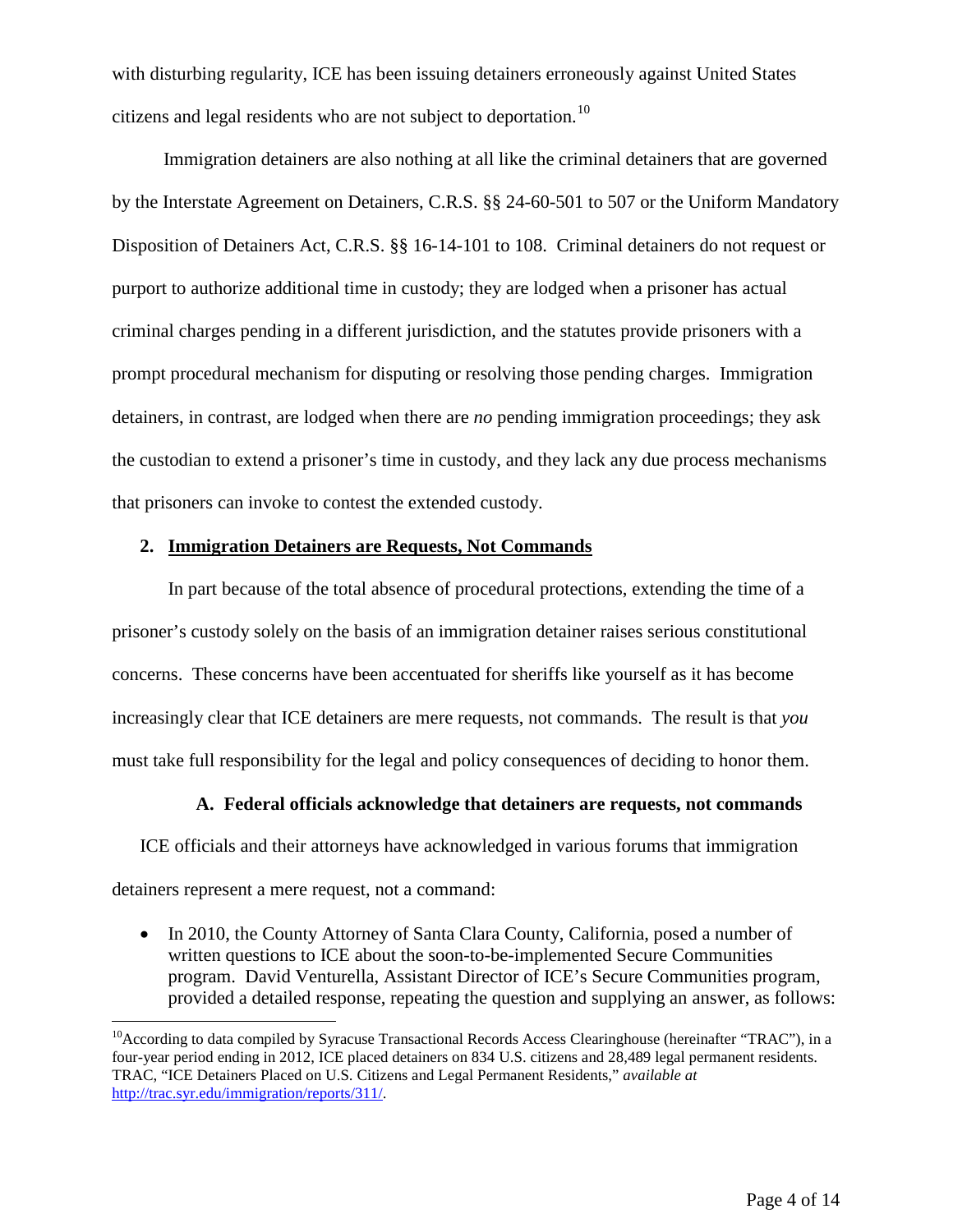- o Question: "Is it ICE's position that localities are required to hold individuals pursuant to Form I-247 or are detainers merely requests with which a county could legally decline to comply?"
- o Answer: "ICE views an immigration detainer as a request that a law enforcement agency maintain custody of an alien who may otherwise be released  $\dots$ ."<sup>[11](#page-4-0)</sup>
- In a brief filed in 2013 in a case challenging ICE detainers, government attorneys representing the Department of Homeland Security acknowledged that "ICE detainers issued pursuant to  $\overline{8}$  C.F.R.  $\overline{8}$  287.7 are voluntary requests."<sup>[12](#page-4-1)</sup> In response to a discovery request in that case, the DHS attorneys made a formal admission: "Defendants admit that ICE detainers . . . do not impose a requirement upon state or local law enforcement agencies."<sup>[13](#page-4-2)</sup>
- In a letter dated October 17, 2013, Representative Mike Thompson and 48 additional members of Congress wrote to the Acting Secretary of the Department of Homeland Security. They asked for clarification that "I-247 detainers are requests, imposing no requirements on [local law enforcement agencies]." On February 25, 2014, David Ragsdale, Acting Director of ICE, replied. He confirmed that ICE detainers "are not mandatory as a matter of law."<sup>[14](#page-4-3)</sup>

# **B. Recent court decisions recognize that detainers are requests, not commands**

Three 2014 court decisions have squarely held that an immigration detainer is merely a

request, not a command that local law enforcement must obey. The result is that local law enforcement agencies cannot rely on the ICE detainer to shield them from liability. Thus, local law enforcement agencies are on the hook when prisoners show that detaining them solely on the authority of an immigration detainer violates rights guaranteed by such provisions as Fourth Amendment, the Due Process Clause, or local tort law. As all three decisions make clear, a sheriff clearly violates the Fourth Amendment when he holds a prisoner on the basis of an ICE detainer that is not supported by probable cause.

<span id="page-4-0"></span><sup>&</sup>lt;sup>11</sup> *See* Letter from David Venturella to Miguel Martinez, undated (hereinafter "Venturella Letter"), *available at* http://www.scribd.com/doc/38550589/ICE-Letter-Responding-to-SCC-Re-S-Comm-9-28-10.

<span id="page-4-1"></span><sup>&</sup>lt;sup>[12](http://www.scribd.com/doc/38550589/ICE-Letter-Responding-to-SCC-Re-S-Comm-9-28-10)</sup> Jimenez v. Morales, No. 11-CV-05452 (N.D. II.), Dkt # 107, Def. Mem. In Support of Mtn for Partial J., at 8-9, *available at* [http://www.immigrantjustice.org/sites/immigrantjustice.org/files/Government%20Brief%](http://www.immigrantjustice.org/sites/immigrantjustice.org/files/Government%20Brief%20in%20Support%20of%20Motion%20for%20Partial%20Judgment%20on%20Pleadings.pdf)

<span id="page-4-2"></span>[<sup>20</sup>in%20Support%20of%20Motion%20for%20Partial%20Judgment%20on%20Pleadings.pdf.](http://www.immigrantjustice.org/sites/immigrantjustice.org/files/Government%20Brief%20in%20Support%20of%20Motion%20for%20Partial%20Judgment%20on%20Pleadings.pdf) <sup>13</sup> *Jimenez v. Morales*, No. 11-CV-05452 (N.D. Ill.), Def's Resp. to Pl's First Set of Requests For Admissions, Resp. to Request No. 16, *available at* [http://www.immigrantjustice.org/sites/immigrantjustice.org/files/Govt%27s%](http://www.immigrantjustice.org/sites/immigrantjustice.org/files/Govt%27s%20Responses%20to%20First%20Requests%20for%20Admission.pdf) [20Responses%20to%20First%20Requests%20for%20Admission.pdf.](http://www.immigrantjustice.org/sites/immigrantjustice.org/files/Govt%27s%20Responses%20to%20First%20Requests%20for%20Admission.pdf) <sup>14</sup> *Available at* [http://www.notonemoredeportation.com/wp-content/uploads/2014/02/13-5346-Thompson-signed-](http://www.notonemoredeportation.com/wp-content/uploads/2014/02/13-5346-Thompson-signed-response-02.25.14.pdf)

<span id="page-4-3"></span>[response-02.25.14.pdf.](http://www.notonemoredeportation.com/wp-content/uploads/2014/02/13-5346-Thompson-signed-response-02.25.14.pdf)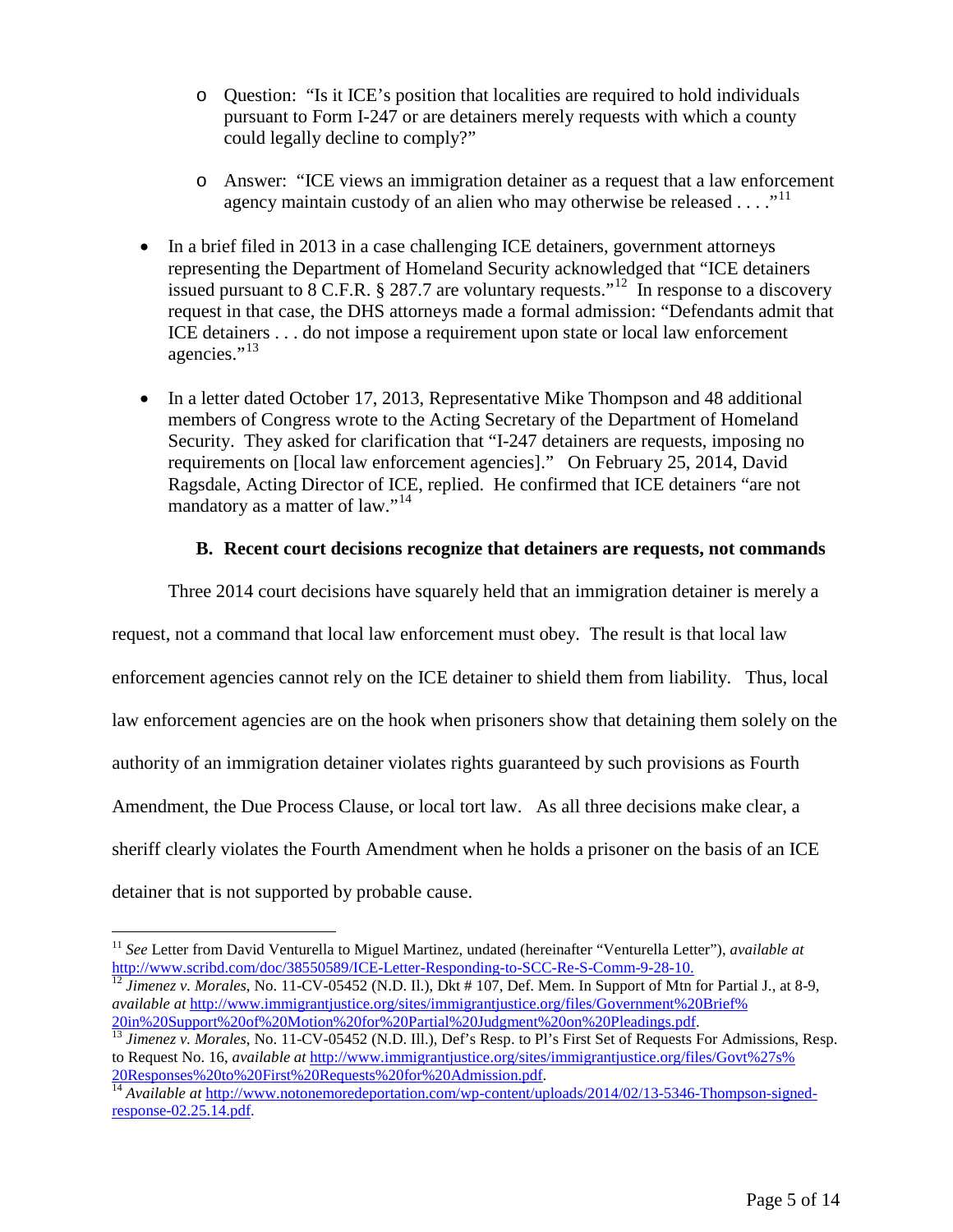# *i. Galarza v. Szalczyk* **(3rd Cir. 2014)**

The most extensive explanation of why detainers are requests, not commands, appears in *Galarza v. Szalczyk*, 2014 U.S. App. LEXIS 4000 (3rd Cir. March 4, 2014). Mr. Galarza, a United States citizen, was arrested and posted bail. The jail refused to release him, however, because ICE had issued a detainer that said that "investigation has been initiated" to determine whether Galarza was deportable. *Id.* at \*5-\*6. He spent three days in jail before ICE recognized that he was a citizen and withdrew the detainer. *Id*. at \*2. When Galarza sued, the jail argued that it was legally obligated to comply with the detainer's request to hold Galarza an additional 48 hours after bail had been posted.

The Third Circuit squarely rejected the jail's argument, holding that "immigration detainers do not and cannot compel a state or local law enforcement agency to detain suspected aliens . . . ." *Id*. at \*3. If an immigration detainer were indeed a command, the court explained, it would violate the anti-commandeering principle of the Tenth Amendment:

Under the Tenth Amendment, immigration officials may not order state and local officials to imprison suspected aliens subject to removal at the request of the federal government. Essentially, the federal government cannot command the government agencies of the states to imprison persons of interest to federal officials.

*Id.* at \*23-\*24. Thus, the plaintiffs' claims against the jail could proceed.

#### *ii*. *Morales v. Chadbourne* **(D. R.I. Feb. 12, 2014)**

Earlier this year, a federal district court in Rhode Island also held that a jail could not escape liability by claiming that it was compelled to honor immigration detainers. In *Morales v. Chadbourne*, 2014 U.S. Dist. LEXIS 19084 (D. R.I. Feb. 12, 2014), a United States citizen was granted a personal recognizance bond on a state criminal charge. *Id*. at \*6. She was not released, however, because ICE sent an immigration detainer to the jail asking that it continue to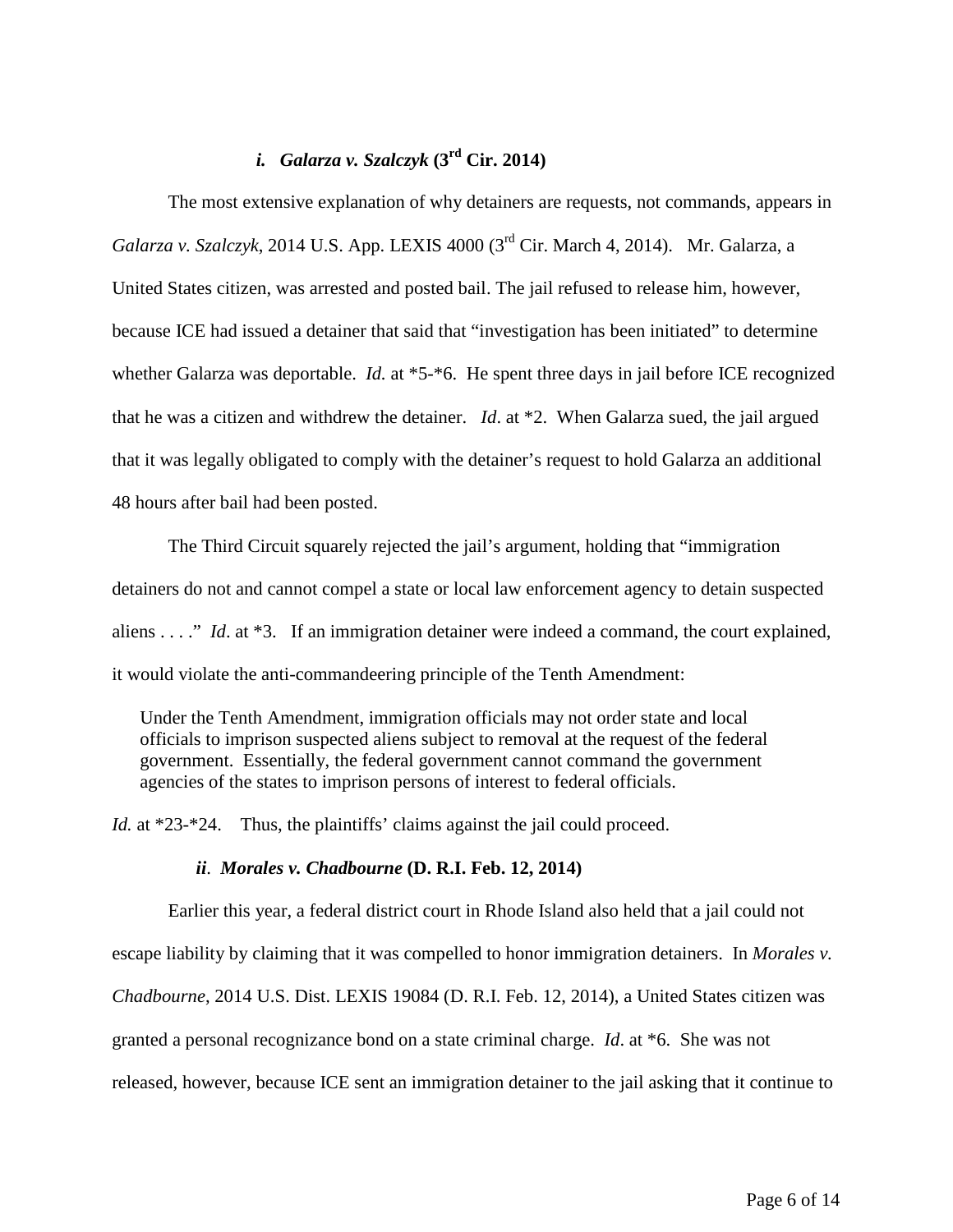hold Ms. Morales for 48 additional hours. *Id*. at \*6-\*7. The box checked on the detainer form stated that ICE had "initiated an investigation" to determine whether Ms. Morales was subject to deportation. *Id*. at \*17. Ms. Morales spent an additional day in jail, solely on the purported authority of the ICE detainer. After ICE agents took Ms. Morales into custody, they released her after realizing she was a citizen. *Id*. at \*7.

In a motion to dismiss, the jail authorities argued that they had no liability because they detained Ms. Morales on the basis of what they characterized as a facially valid immigration detainer, which they analogized to an arrest warrant. *Id*. at \*46-\*48. The court rejected the argument, explaining that "[w]arrants are very different from detainers, and there was no accompanying warrant in this case." *Id*. at \*48. The court quoted *Buquer v. Indianapolis*, 797 F. Supp. 2d 905, 911 (S.D. Ind. 2011), which explained that "a detainer is not a criminal warrant, but rather a voluntary request that the law enforcement agency 'advise [DHS] prior to release of the alien, in order for [DHS] to arrange to assume custody.'" *Id*. at \*48. The court held that the jail must answer the charge that it deprived Ms. Morales of liberty without adequate legal authority.

#### *iii. Miranda-Olivares v. Clackamas County* **(D. Ore. Apr. 11, 2014)**

In *Miranda-Olivares v. Clackamas County*, 2014 U.S. Dist. LEXIS 50340 (D. Ore. Apr. 11, 2014), a federal district court in Oregon held that a county violated the Fourth Amendment when its jail held the plaintiff in custody solely on the basis of an immigration detainer. The plaintiff was arrested for violation of a restraining order, and ICE issued a detainer the following day. Bail was set at \$500, but jail officials on multiple occasions informed family members that posting bail would not result in release, because even after bail was posted, the jail would keep Ms. Miranda-Olivares in custody pursuant to the immigration detainer. After two weeks, she pleaded guilty to the state charge and was sentenced to time served. Because of the detainer, the jail kept her in custody an additional 19 hours, until ICE assumed custody. The plaintiff argued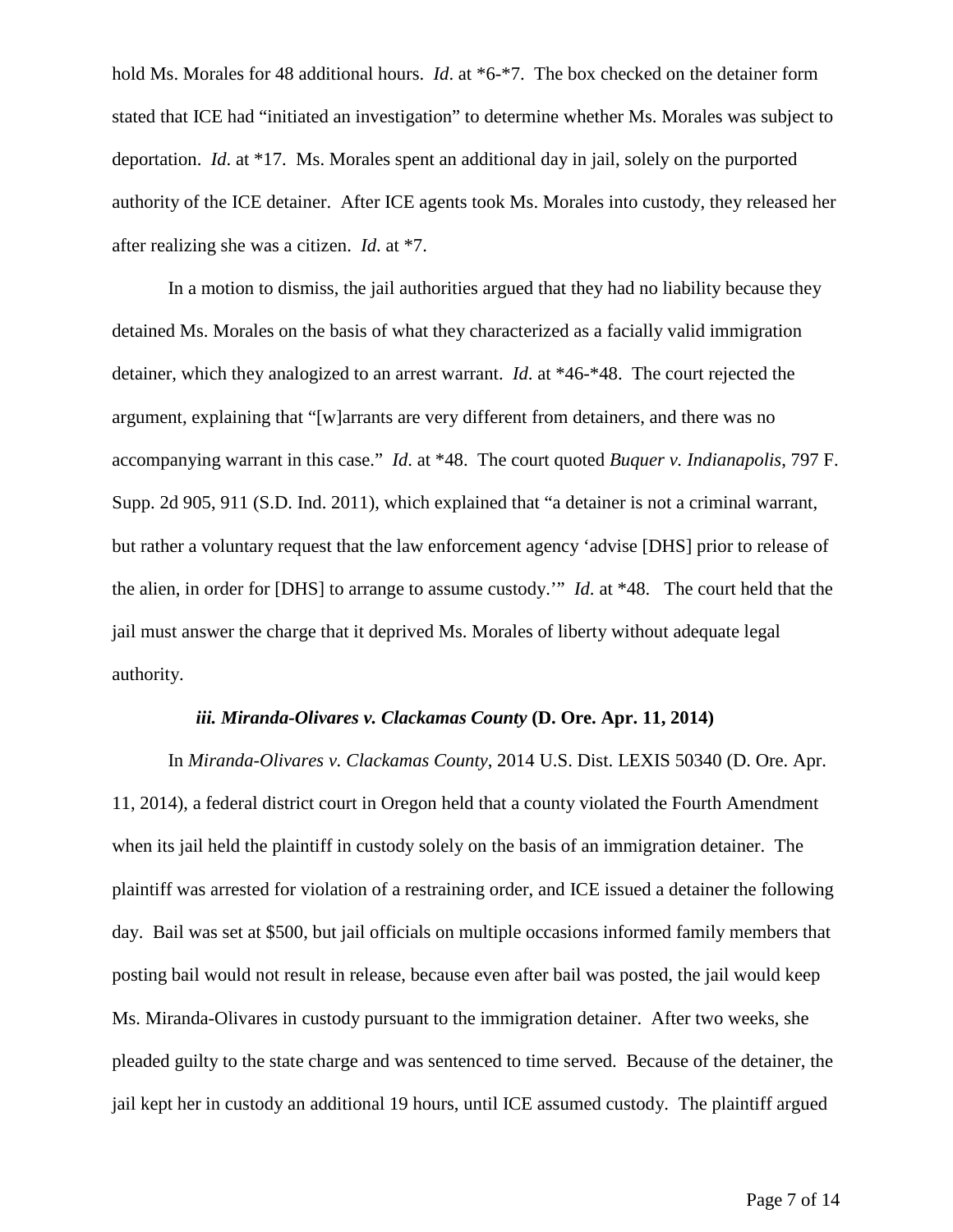that the county was legally liable for unjustifiably depriving her of liberty, solely on the basis of the immigration detainer, when it 1) denied her release on bail and 2) refused to release her immediately after she resolved her state court case.

The county argued that the detainer was an order from the federal government that it was legally obligated to carry out. The court rejected that argument, explaining that the detainer regulation, 8 C.F.R. § 287.7, "does not require LEAs [Law Enforcement Agencies] to detain suspected aliens upon receipt of a Form I-247 from ICE." *Id*. at \*23. The court further concluded "that the Jail was at liberty to refuse ICE's request to detain Miranda-Olivares if that detention violated her constitutional rights." *Id*. at \*23-\*24. The court went on to award summary judgment to the plaintiff, holding that the county imprisoned her without probable cause in violation of the Fourth Amendment. *Id*. at \*33.

Within a few days of the court's ruling, sheriff's offices in nine Oregon counties announced that they would stop honoring immigration detainers.<sup>[15](#page-7-0)</sup>

# **3. Denver Incurs Unnecessary Costs in Dollars, Diminished Public Safety, and Reduced Community Trust When It Chooses To Honor Immigration Detainers**

Enforcing immigration law is the responsibility of the federal government. Local law enforcement agencies incur substantial costs when they choose to honor immigration detainers. These costs include not only concrete fiscal and financial expenditures that can be measured in dollars, but also the cost of strained relations and lack of trust with Colorado's large immigrant community.

<span id="page-7-0"></span><sup>&</sup>lt;sup>15</sup> See Andrea Castillo, "Federal ruling sparks policy change for jailed immigrants facing deportation in metro area," THE OREGONIAN, Apr. 16, 2014, *available at* [http://www.oregonlive.com/washingtoncounty/index.ssf/2014/04/](http://www.oregonlive.com/washingtoncounty/index.ssf/2014/04/federal_ruling_sparks_policy_c.html) [federal\\_ruling\\_sparks\\_policy\\_c.html.;](http://www.oregonlive.com/washingtoncounty/index.ssf/2014/04/federal_ruling_sparks_policy_c.html) Andrea Castillo, "Six Oregon counties join metro area sheriff's offices in suspending immigration detainer policies," THE OREGONIAN, Apr. 17, 2014, available at [http://www.oregonlive.com](http://www.oregonlive.com/pacific-northwest-news/index.ssf/2014/04/five_oregon_counties_join_metr.html) [/pacific-northwest-news/index.ssf/2014/04/five\\_oregon\\_counties\\_join\\_metr.html.](http://www.oregonlive.com/pacific-northwest-news/index.ssf/2014/04/five_oregon_counties_join_metr.html)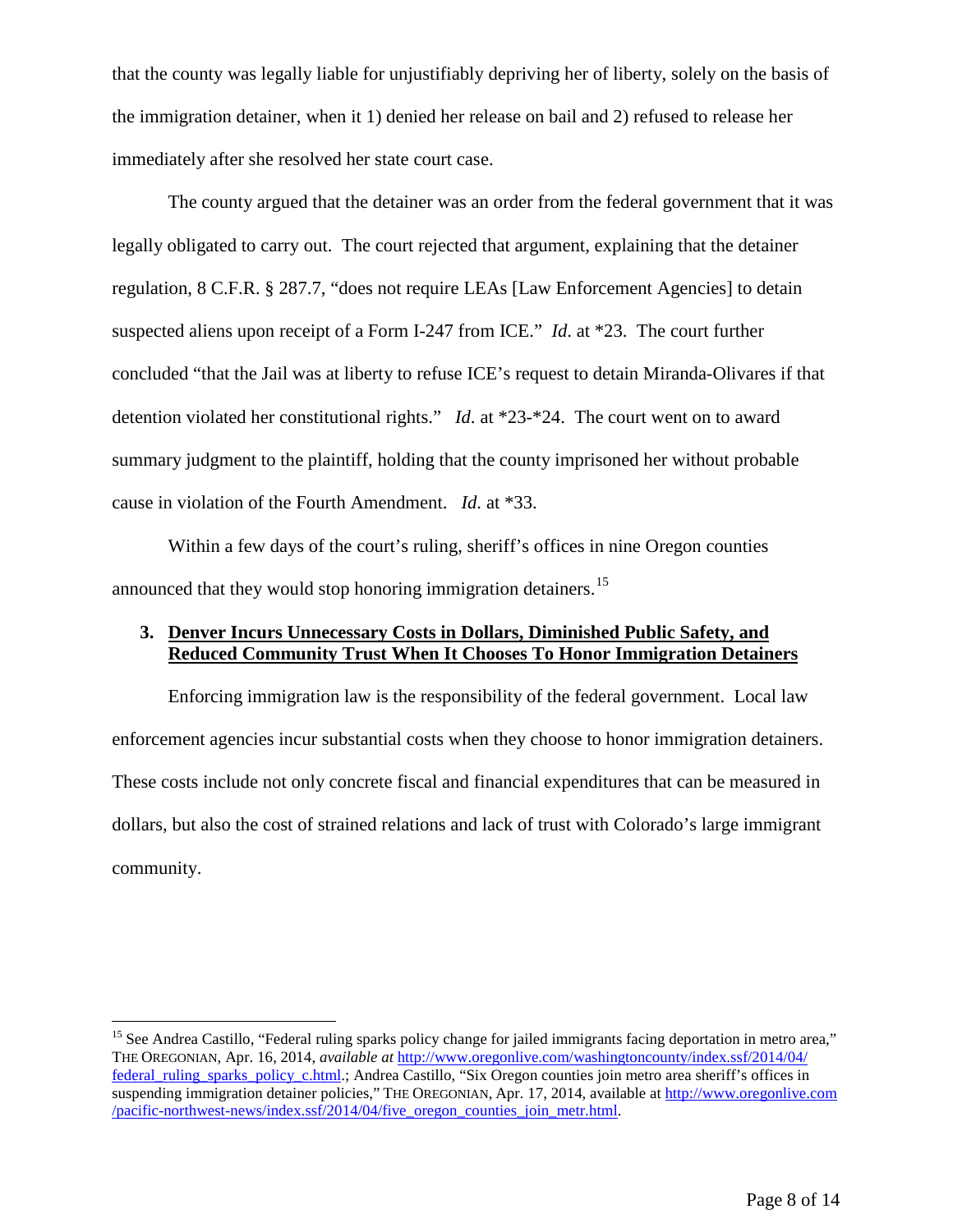#### **A. Honoring ICE detainers is expensive**

Immigration detainers impose significant costs on your agency that are not reimbursed by the federal government. It is Denver, not ICE, that must bear the costs of incarcerating people for up to six days on an ICE detainer.<sup>[16](#page-8-0)</sup> Denver must shoulder a financial burden significantly larger than any other Colorado jurisdiction, because ICE issues far more detainers to Denver than to any other Colorado jurisdiction.<sup>[17](#page-8-1)</sup> By Denver's own report, in the six month period between January 1, 2013 and June 30, 2103, ICE asked Denver to extend the custody of 1,430 prisoners beyond the time they would otherwise have been released.<sup>[18](#page-8-2)</sup>

The financial burden Denver bears for its choice to honor immigration detainers is even greater. The prisoners named in immigration detainers generally spend significantly more time in pre-trial custody than prisoners without detainers. A study by the Colorado Fiscal Institute found that Denver prisoners subject to an ICE hold spent an average of 22 days longer in pretrial detention than the average stay for all offenders, costing Denver's taxpayers an additional \$1.8 million in 2010-2011.<sup>19</sup>

In addition to detention costs, Denver faces the very real risk of legal liability if it continues to hold prisoners on the basis of ICE detainers. Lawsuits like the three discussed earlier in this letter are becoming increasingly frequent, with increasing success for plaintiffs. These lawsuits are not only expensive to litigate, but may result in fiscal liability for Denver. In 2011, for example, after a lawsuit brought by the ACLU of Colorado, Jefferson County agreed to

<span id="page-8-0"></span><sup>16</sup> Pursuant to 8 C.F.R. § 287.7(e) ICE is not responsible for reimbursing a local law enforcement agency for the cost of incarcerating any individual against whom a detainer is lodged until "actual assumption of custody <sup>17</sup>See TRAC, "ICE Detainers Issued for Facilities by Level of Most Serious Conviction," (data by state/facility), *available at http://trac.syr.edu/immigration/reports/343/include/table3.html.* 

10, *available* at [http://www.coloradofiscal.org/wp-content/uploads/2013/05/2013-3-1-v.2-SB90-Misplaced-](http://www.coloradofiscal.org/wp-content/uploads/2013/05/2013-3-1-v.2-SB90-Misplaced-Priorities-Ed.pdf)

[Priorities-Ed.pdf.](http://www.coloradofiscal.org/wp-content/uploads/2013/05/2013-3-1-v.2-SB90-Misplaced-Priorities-Ed.pdf) Studies in other jurisdictions yield similar findings. *See* ACLU of Maryland, RESTORING TRUST: HOW IMMIGRATION DETAINERS IN MARYLAND UNDERMINE PUBLIC SAFETY THROUGH UNNECESSARY ENFORCEMENT, Nov. 2013, at p. 9, n.15, *available at* [https://immigrantjustice.org/sites/immigrantjustice.org/files/](https://immigrantjustice.org/sites/immigrantjustice.org/files/ACLU%20Maryland--Detainer%20Report.pdf) [ACLU%20Maryland--Detainer%20Report.pdf.](https://immigrantjustice.org/sites/immigrantjustice.org/files/ACLU%20Maryland--Detainer%20Report.pdf)

<span id="page-8-3"></span><span id="page-8-2"></span><span id="page-8-1"></span><sup>&</sup>lt;sup>18</sup> Letter from Denver Manager of Safety Records Custodian Mary Dulacki to ACLU of Colorado, August 28, 2013.<br><sup>19</sup> Colorado Fiscal Institute, MISPLACED PRIORITIES: SB90 & THE COSTS OF LOCAL COMMUNITIES, Dec. 2012, at p.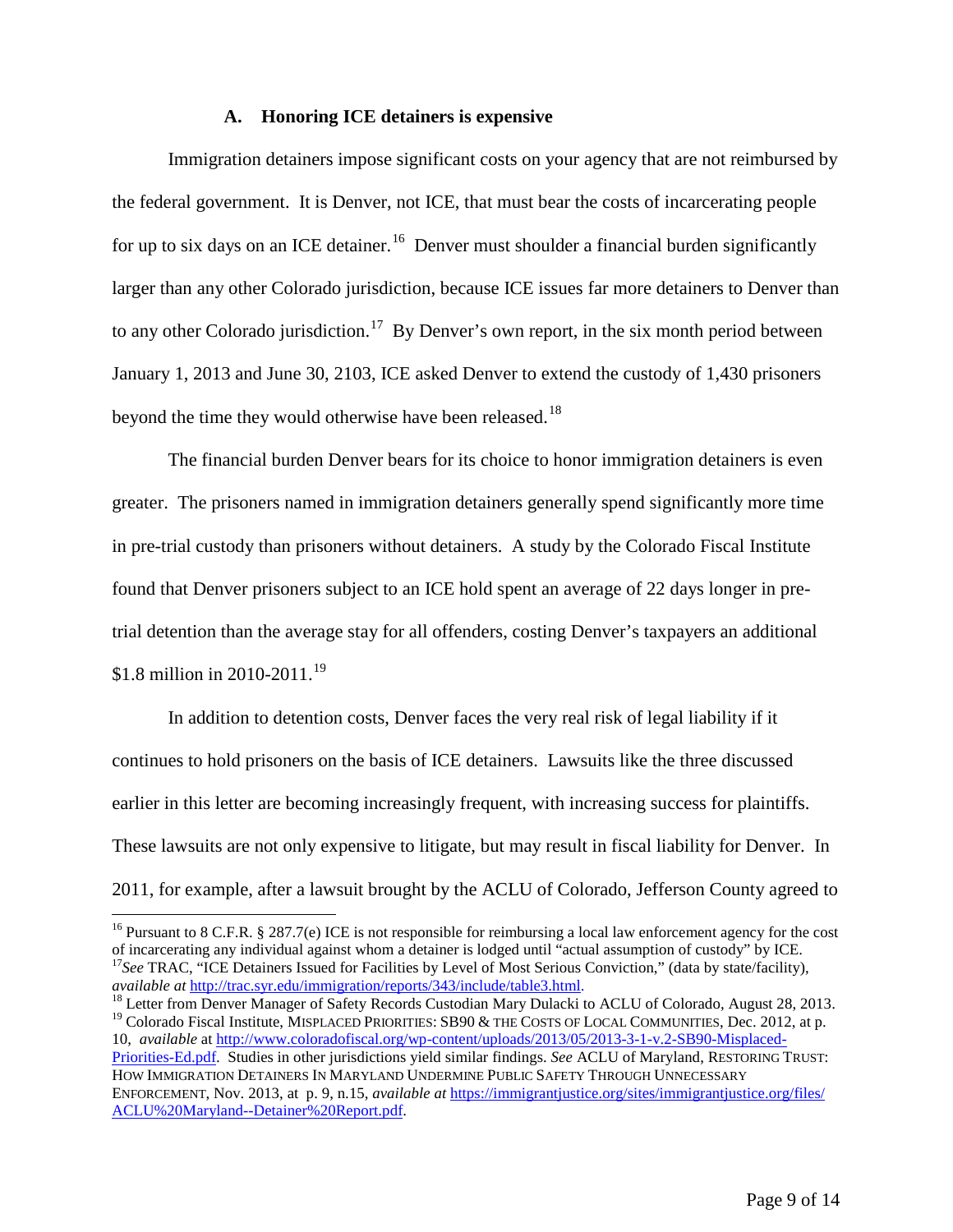pay \$40,000 for uniustifiably holding Luis Quezada on an ICE detainer.<sup>20</sup> In 2009, New York City agreed to pay \$145,000 to settle a lawsuit by a man who was wrongly held on ICE detainers.<sup>[21](#page-9-1)</sup> In 2010, Spokane County Washington agreed to pay \$35,000 to a man who was wrongly held without bail for 20 days because of an ICE detainer.<sup>[22](#page-9-2)</sup> As detailed above, three federal courts in 2014 have ruled in favor of plaintiffs who sued county jails for holding them solely on the authority of an immigration detainer. While these cases have yet to be reduced to a dollar sum, the liability of the jailers is quite clear. Importantly, ICE refuses to indemnify localities found liable for choosing to honor detainers.<sup>[23](#page-9-3)</sup>

### **B. Honoring ICE detainers undermines public safety and diminishes community trust in law enforcement**

When you choose to comply with ICE detainers, you risk seriously undermining both public safety and community trust by transforming local law enforcement, in the eyes of the community, into proxy immigration enforcers. The public pronouncements of ICE propagate a myth that ICE's detainer system protects public safety by selecting only serious criminal aliens for deportation proceedings. The reality is different. The vast majority of detainers are lodged against persons with no criminal conviction or only a minor conviction.<sup>[24](#page-9-4)</sup> Across the country, the top three criminal offenses committed by individuals with ICE detainers are (1) driving under the influence, (2) traffic offense; and (3) marijuana possession.<sup>25</sup> In Colorado, 39% of

<span id="page-9-0"></span><sup>&</sup>lt;sup>20</sup> See "JeffCo Sheriff to pay \$40k to settle claim of illegally imprisoning Colorado resident," ACLU of Colorado press release, *available at* [http://aclu-co.org/jeffco-sheriff-to-pay-40k-to-settle-claim-of-illegally-imprisoning](http://aclu-co.org/jeffco-sheriff-to-pay-40k-to-settle-claim-of-illegally-imprisoning-colorado-resident/)[colorado-resident/.](http://aclu-co.org/jeffco-sheriff-to-pay-40k-to-settle-claim-of-illegally-imprisoning-colorado-resident/) <sup>21</sup> Settlement Agreement, *Harvey v. City of New York*, Case No. 1:07-cv00343-NG-LB, United States District Court,

<span id="page-9-1"></span>Eastern District of New York, *available at* [http://www.legalactioncenter.org/sites/default/files/docs/lac/Harvey](http://www.legalactioncenter.org/sites/default/files/docs/lac/Harvey%20v.%20City%20of%20NY%20Stip%20Dismissal%20and%20Settlement.pdf)

<span id="page-9-2"></span><sup>&</sup>lt;sup>22</sup>See "Northwest Immigrant Rights Project & Center for Justice Achieve Settlement in Case of Immigrant Detained Unlawfully," Northwest Immigrants' Rights Project press release, *available at* [http://www.nwirp.org/news](http://www.nwirp.org/news/viewmediarelease/15) [/viewmediarelease/15.](http://www.nwirp.org/news/viewmediarelease/15) <sup>23</sup> See n.10, *supra*, Venturella Letter, page 3 ("ICE will not indemnify localities for any liability incurred [because of

<span id="page-9-3"></span>detention based on an ICE detainer]"), *available at* [http://www.scribd.com/doc/38550589/ICE-Letter-Responding-](http://www.scribd.com/doc/38550589/ICE-Letter-Responding-to-SCC-Re-S-Comm-9-28-10)

<span id="page-9-4"></span>[to-SCC-Re-S-Comm-9-28-10.](http://www.scribd.com/doc/38550589/ICE-Letter-Responding-to-SCC-Re-S-Comm-9-28-10)<br><sup>24</sup>TRAC, "Few ICE Detainers Target Serious Criminals," *available at*<br>http://trac.syr.edu/immigration/reports/330/.

<span id="page-9-5"></span><sup>&</sup>lt;sup>25</sup>TRAC, "Few ICE Detainers Target Serious Criminals," *available at*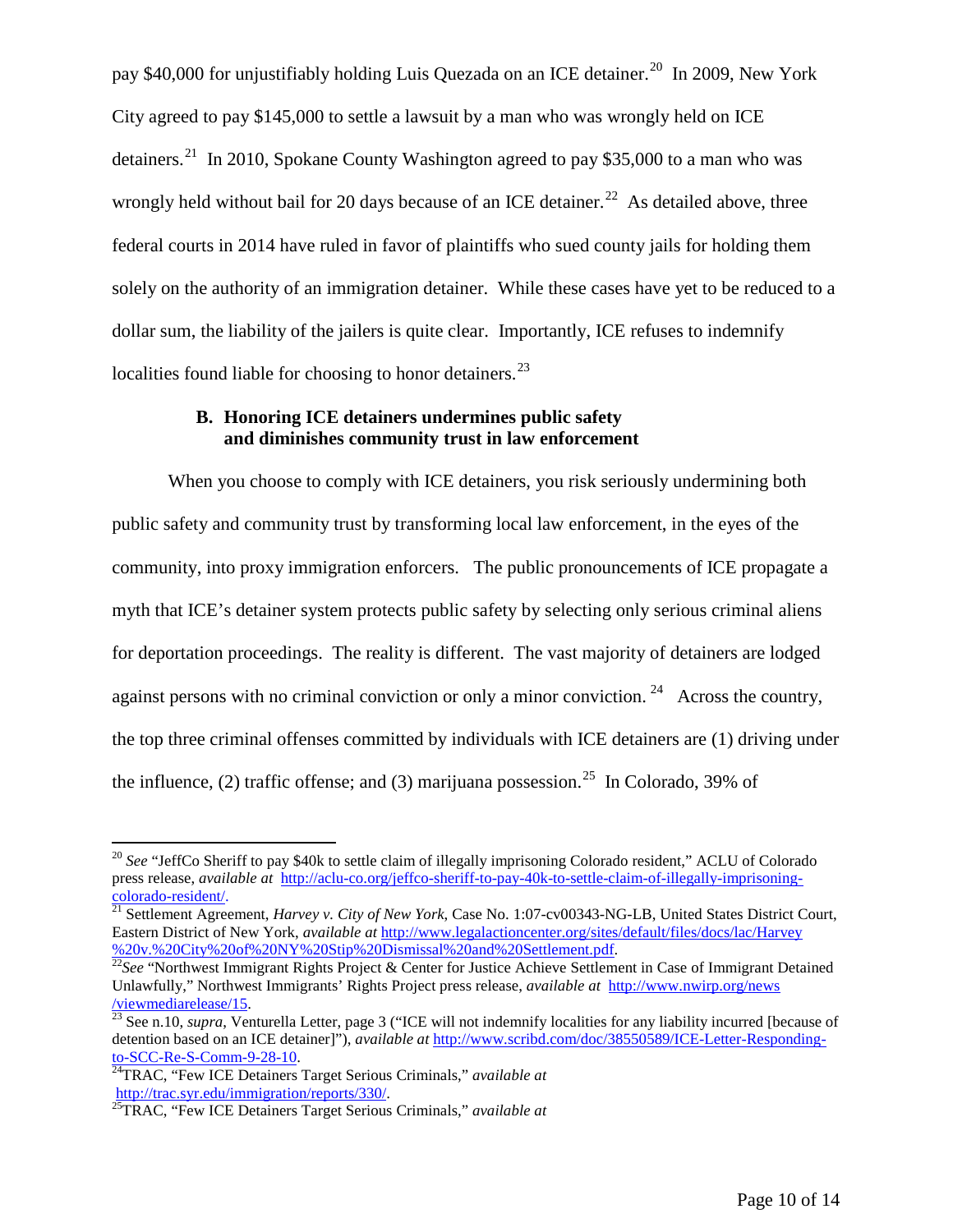immigration detainers are lodged against individuals with **no criminal record**. [26](#page-10-0) These are individuals who would typically be released promptly from pre-trial detention and returned to their communities, but instead are often held for lengthy periods because of an ICE hold.<sup>[27](#page-10-1)</sup>

Many individuals targeted by detainers are persons who have been living and working peacefully in the United States, sometimes for years, and who come into contact with law enforcement through traffic stops or other routine matters – or even as victims of domestic violence or other crimes. Immigrants understand that any encounter with the police – whether it's a traffic stop, participation in a police investigation, or requesting help from the police – can lead to computer checks of family and friends at the scene. Immigrants understand that discovery of a warrant for even the most minor offense, such as failure to appear on a traffic ticket, can lead to arrest and ultimate deportation when law enforcement honors ICE detainers. It is no surprise then, that a recent study confirmed that Latinos, both documented and undocumented, often fear even minimal contact with the police, including something as benign as reporting a crime or cooperating with a criminal investigation, because of fears about potential immigration consequences for themselves or their family members.<sup>28</sup>

When Denver chooses to honor ICE detainers, particularly when the subjects are individuals with no criminal conviction or only a minor offense, Denver sends a strong signal to the friends, family and community of those detained individuals that deportation is a potential consequence of any interaction with law enforcement. This signal has predictable effects. First, it deters persons who have undocumented friends or relatives—including citizens and legal

 $\overline{a}$ 

<span id="page-10-0"></span>[http://trac.syr.edu/immigration/reports/330/. 26](http://trac.syr.edu/immigration/reports/330/) TRAC, "Targeting of ICE Detainers Varies Widely by State and by Facility," *available at*

<span id="page-10-1"></span><sup>&</sup>lt;sup>27</sup>See ACLU of Maryland, RESTORING TRUST: HOW IMMIGRATION DETAINERS IN MARYLAND UNDERMINE PUBLIC SAFETY THROUGH UNNECESSARY ENFORCEMENT,, Nov. 2013, at 9 ("One damaging side effect [of honoring detainers] is to unnecessarily prolong the pretrial detention of individuals with the most minor offenses who pose no public safety threat or flight risk and who ordinarily would have been released on minimal bond."), *available at*  <https://immigrantjustice.org/sites/immigrantjustice.org/files/ACLU%20Maryland--Detainer%20Report.pdf> .<br><sup>28</sup> University of Illinois at Chicago, Department of Urban Planning and Policy, INSECURE COMMUNITIES: LATINO

<span id="page-10-2"></span>PERCEPTIONS OF POLICE INVOLVEMENT IN IMMIGRATION ENFORCEMENT, May 2013, *available at*  [http://www.uic.edu/cuppa/gci/documents/1213/Insecure\\_Communities\\_Report\\_FINAL.pdf.](http://www.uic.edu/cuppa/gci/documents/1213/Insecure_Communities_Report_FINAL.pdf)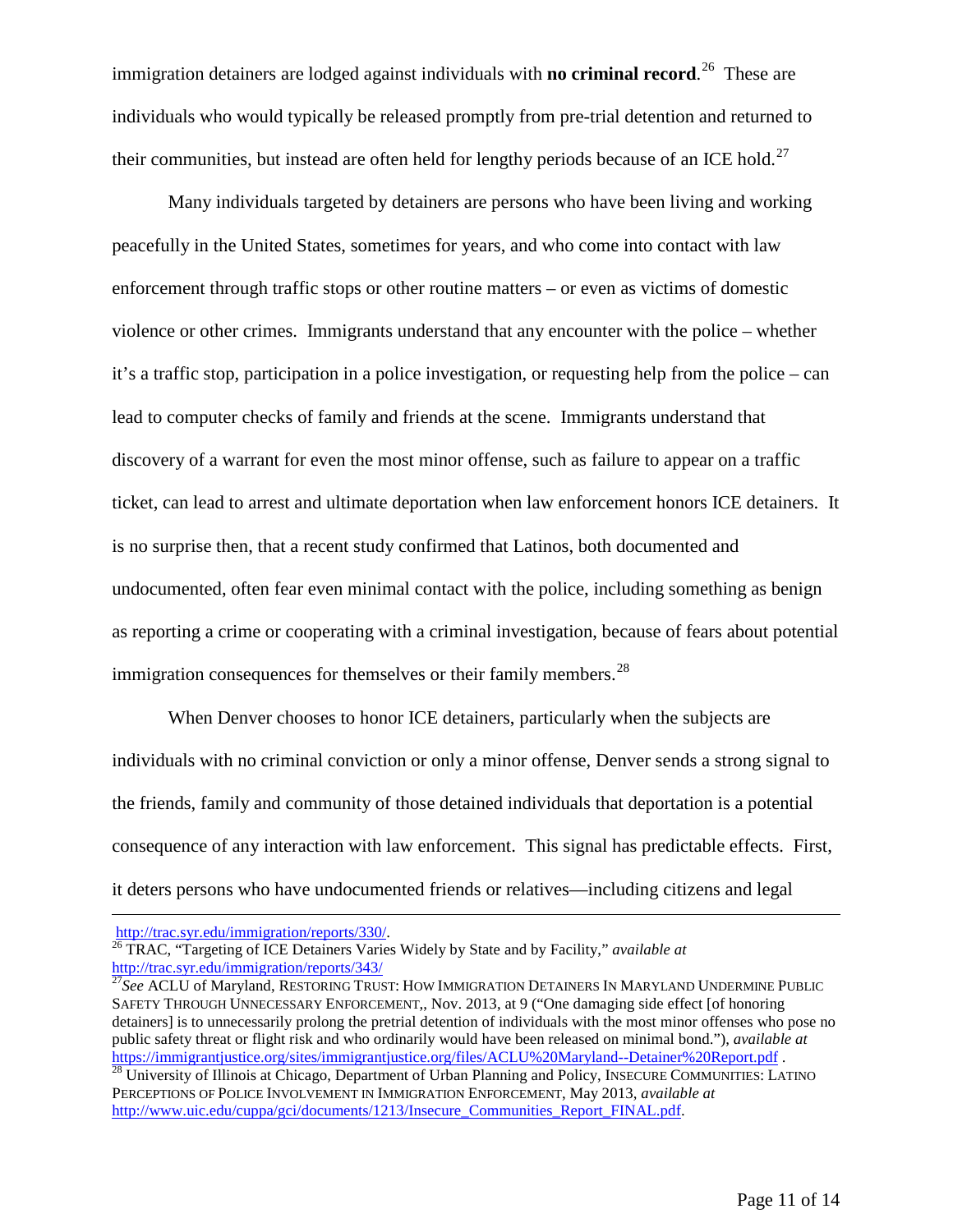permanent residents as well as undocumented immigrants—from contacting law enforcement for any reason.<sup>[29](#page-11-0)</sup> Second, it diminishes the goodwill towards peace officers that Denver law enforcement undoubtedly seeks to foster with the substantial immigrant community in Denver. The Major Cities Chiefs Association has come to just this conclusion, stating:

Without assurances that contact with the police would not result in purely civil immigration enforcement action, the hard won trust, communication and cooperation from the immigrant community would disappear. Such a divide between the local police and immigrant groups would result in increased crime against immigrants and in the broader community, create a class of silent victims and eliminate the potential for assistance from immigrants in solving crimes or preventing future terroristic acts.<sup>[30](#page-11-1)</sup>

In sum, by entangling Denver in immigration enforcement, honoring detainers undermines public safety and community trust in local law enforcement and contributes to a culture of fear and suspicion. By shifting the burden of legal liability and most of the direct and indirect costs of additional time in detention to local jurisdictions, honoring detainers imposes significant financial costs. Thus, honoring immigration detainers comes at significant social, economic, and public safety costs to Denver.

# **4. The Denver Sheriff's Department Has No Authority Under Colorado Law To Hold Someone On An Immigration Detainer**

As explained earlier, courts have held, and the federal officials acknowledge, that immigration detainers are not commands that local law enforcement authorities are required to obey. When a Colorado sheriff honors an immigration detainer, the sheriff is making a choice, not discharging a mandatory duty. As recent court decisions have explained, a sheriff choosing to honor an immigration detainer is legally liable if that choice is not justified by law. In numerous jurisdictions around the country, imprisonment that is justified solely on the basis of

<span id="page-11-0"></span> $^{29}$  This disincentive to report is particularly troubling in the case of victims of domestic violence. When calling police, they must not only overcome their fear of the abuser's retaliation, but also the additional fear that reporting their abuse will lead to immigration consequences for them or their family.<br><sup>30</sup>Major Cities Chiefs Immigration Committee Recommendations for Enforcement of Immigration Laws by Local

<span id="page-11-1"></span>Police Agencies, at 6, *adopted by* Major Cities Chiefs Association, June 2006, *available at* [http://www.houstontx](http://www.houstontx.gov/police/pdfs/mcc_position.pdf) [.gov/police/pdfs/mcc\\_position.pdf.](http://www.houstontx.gov/police/pdfs/mcc_position.pdf)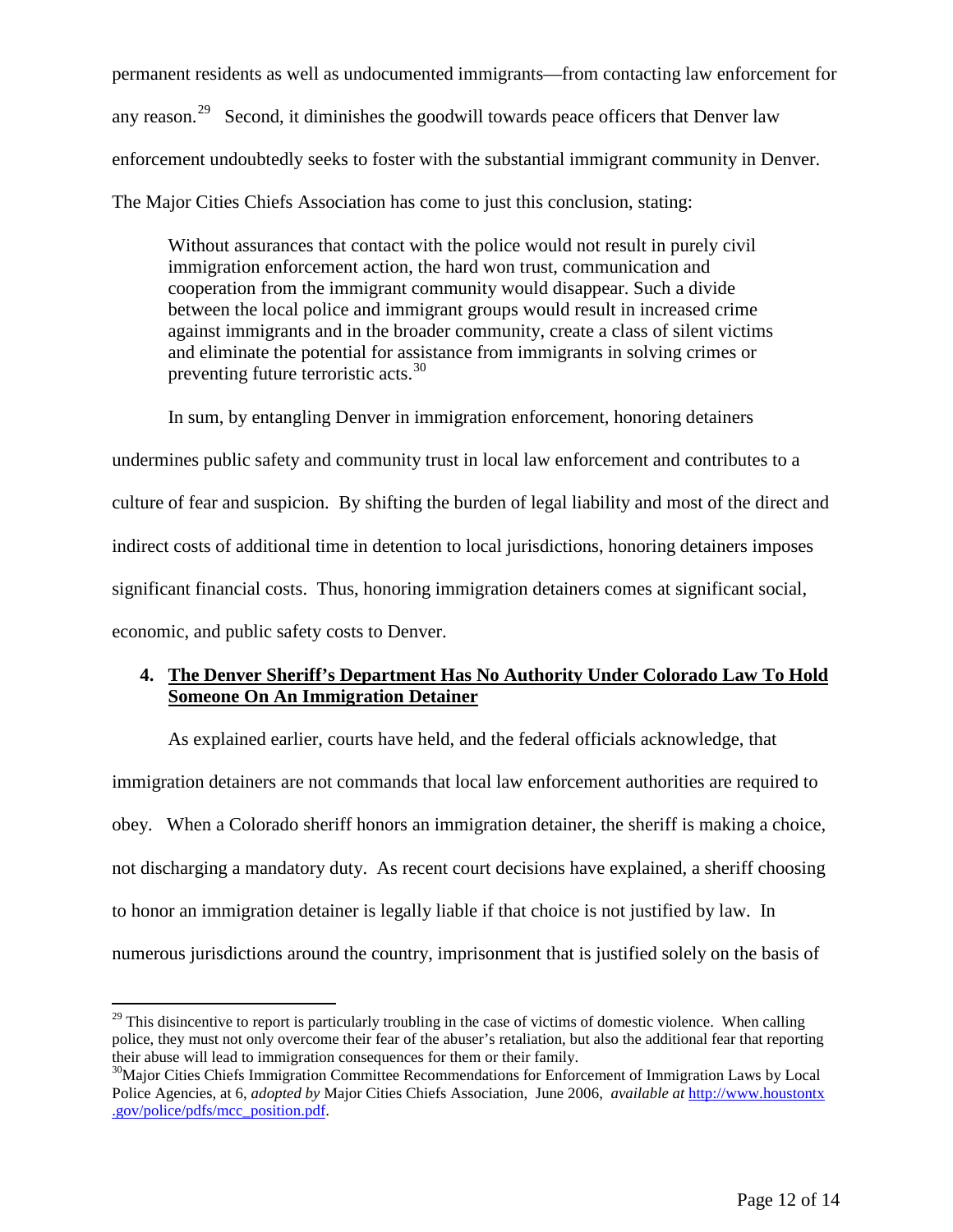immigration detainers is being challenged – with increasingly frequent success – as a violation of federal constitutional rights.

 Even if you believe you are prepared to defend against such legal claims, however, you face another formidable obstacle if you choose to continue to honor immigration detainers. In Colorado, sheriffs do not have the legal authority to make that choice — nothing in Colorado law allows a sheriff to deprive someone of liberty on the basis of an immigration detainer.

 In Colorado, the authority of a peace officer to make an arrest or otherwise deprive a person of liberty derives from the Colorado Constitution and the statutes enacted by the legislature.

- A peace officer may arrest a person when he has a warrant commanding the person's arrest. C.R.S. § 16-3-102 (1) (a). An immigration detainer is not a warrant.
- A peace officer may make a warrantless arrest when he has probable cause to believe a crime was committed and probable cause to believe that the suspect committed it. C.R.S. § 16-3-102 (1) (c). Even in a case where an immigration detainer is actually based on probable cause to believe the subject is present in violation of the federal immigration laws, that status is not a crime under federal law.<sup>31</sup> Nor is it a crime under Colorado law.

Colorado peace officers must rely on the authority of statutes that expressly provide them the authority to deprive persons of liberty when specified conditions are met.<sup>[32](#page-12-1)</sup> Nowhere does

<span id="page-12-0"></span><sup>&</sup>lt;sup>31</sup> See *Arizona v. United States*, 132 S. Ct. 2492, 2505 (2012) ("As a general rule, it is not a crime for a removable alien to remain present in the United States.").

<span id="page-12-1"></span> $32$  Additional statutes provide authority to deprive persons temporarily of liberty in additional specific situations, when certain conditions are met, none of which apply to immigration detainers:

<sup>•</sup> C.R.S. § 27-65-105(1)(a)(I) ("When any person appears to have a mental illness and, as a result of such mental illness, appears to be an imminent danger to others or to himself or herself or appears to be gravely disables, then a person specified in subparagraph (II) of this paragraph (a)…may take the person into custody, or cause the person to be taken into custody, and placed in a facility designated or approved by the executive director for a seventy-two-hour treatment and evaluation."). [is there a probable cause standard?]

<sup>•</sup> C.R.S. § 19-2-502(1) ("A juvenile may be taken into temporary custody by a law enforcement officer without order of the court when there are reasonable grounds to believe that he or she has committed a delinquent act.")

<sup>•</sup> A peace officer may take a person into protective custody when there is probable cause to believe that a person is intoxicated or incapacitated by alcohol and clearly dangerous to the health and safety of himself or others. C.R.S.  $\S 27-81-111 (1)(a)$